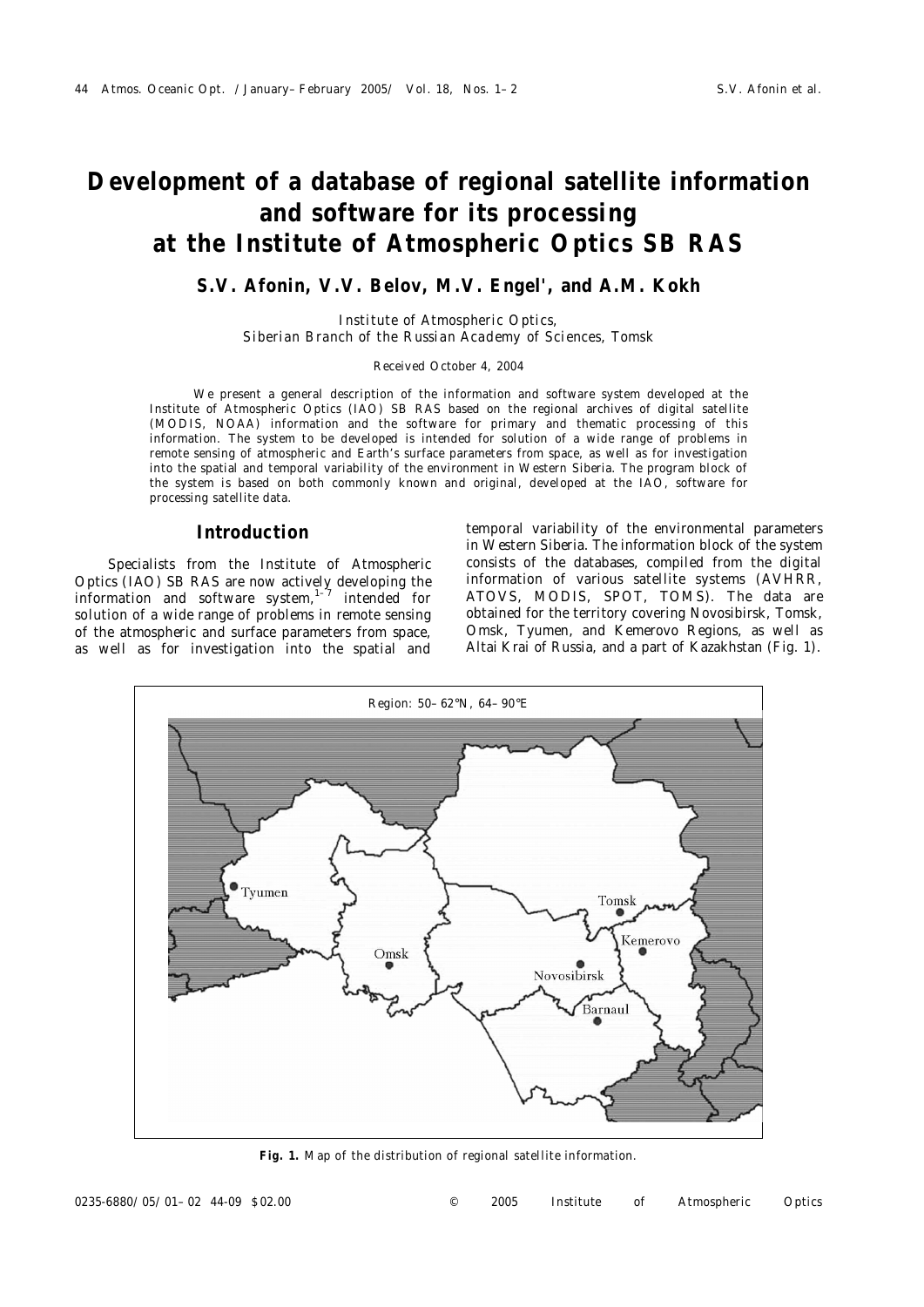Today the databases include two types of the satellite information:

– MODIS Atmosphere Products archive, accessible through the Internet;

– the archive of the NOAA satellite information, including AVHRR and ATOVS data.

The program block of the system is developed based on both the commonly known and original software for processing satellite data. The software used for primary and thematic processing of measurement data from AVHRR was developed at IAO. Primary and thematic processing of ÀTOVS data is performed by AAPP and ICI packages, adapted for the PC platform.

## **1. Information basis of the databases**

## **1.1. MODIS Atmosphere Products data**

The MODIS Atmosphere Products data are the results of reconstruction of optical and meteorological parameters of the atmosphere from the measurement data of MODIS (Moderate Resolution Imaging Spectroradiometer), installed aboard TERRA and AQUA satellites (http://modis.gsfc.nasa.gov/). This spectroradiometer conducts global measurements in 36 spectral channels (from 0.405 to 14.385 μm) with the spectral resolution of 1000, 500, and 250 m. Consumers of this information can get the data of primary processing of different-level measurements and the results of their thematic processing: vertical profiles of the atmospheric aerosol characteristics, water vapor and ozone column densities, cloudiness characteristics, surface temperature, surface reflectance, vegetation indices, etc.

In compiling the database of MODIS measurements, we used, as a source of data, the archives of the NASA Goddard Distributed Active Archive Center (DAAC), which distribute these data free of charge through the Internet, by mail on magnetic carriers, or by the ftp protocol through network communications. At the first stage, we determined three key types of the MODIS Atmosphere Products data:

1) MOD04 – aerosol characteristics;

2) MOD05 – integral water vapor in the atmosphere;

3) MOD07 – vertical profiles of geopotential, atmospheric temperature and humidity.

The MODIS Atmosphere Products data are organized in files (granules), which are briefly described in Table 1.

Along with the basic characteristics, listed in the Table, the granules include geolocation and time parameters, parameters of observation geometry, characteristics of sun position, cloud masks, characteristics of the quality of reconstructed parameters.

## **1.2. NOAA data**

Now NOAA satellites carry two sets of measuring instrumentation:

1) AVHRR radiometer for space monitoring of the surface and cloudiness parameters in five visible and IR spectral channels (nadir  $FOV = 1$  km);

2) ATOVS (Advanced TIROS Operational Vertical Sounder).

The main purpose of ATOVS is to obtain global and regional data on the vertical profiles of geopotential, atmospheric temperature and humidity, water vapor and ozone column density. The ATOVS instrumentation includes a 20-channel HIRS/3 IR radiometer (FOV = 19 km), a 15-channel AMSU-A MW radiometer  $(FOV = 48 km)$ , and a 5-channel AMSU-B MW radiometer (FOV = 16 km).

| Type              | Spatial<br>resolution, km | Basic parameters                                                                                                                                        | Mean number<br>of granules a day<br>(for a region) | Granule size,<br>Mb. | Data accumulated<br>for 2000-2003, Gb |
|-------------------|---------------------------|---------------------------------------------------------------------------------------------------------------------------------------------------------|----------------------------------------------------|----------------------|---------------------------------------|
| MOD <sub>04</sub> | $10\times10$              | type of aerosol;<br>aerosol optical depth<br>$(\lambda = 0.47, 0.55, \text{ and } 0.66 \text{ }\mu\text{m})$ ;<br>Angström index;<br>mass concentration | 6                                                  | 11                   | 96                                    |
| MOD <sub>05</sub> | $1\times1$                | integral water vapor                                                                                                                                    | 9                                                  | 20                   | 236                                   |
| MOD07             | $5\times5$                | surface:<br>temperature,<br>pressure<br>vertical profiles:<br>geopotential,<br>temperature,<br>dew point;<br>integral ozone,<br>integral water vapor    | 9                                                  | 30                   | 378                                   |

**Table 1. Brief description of MODIS Atmosphere Products data**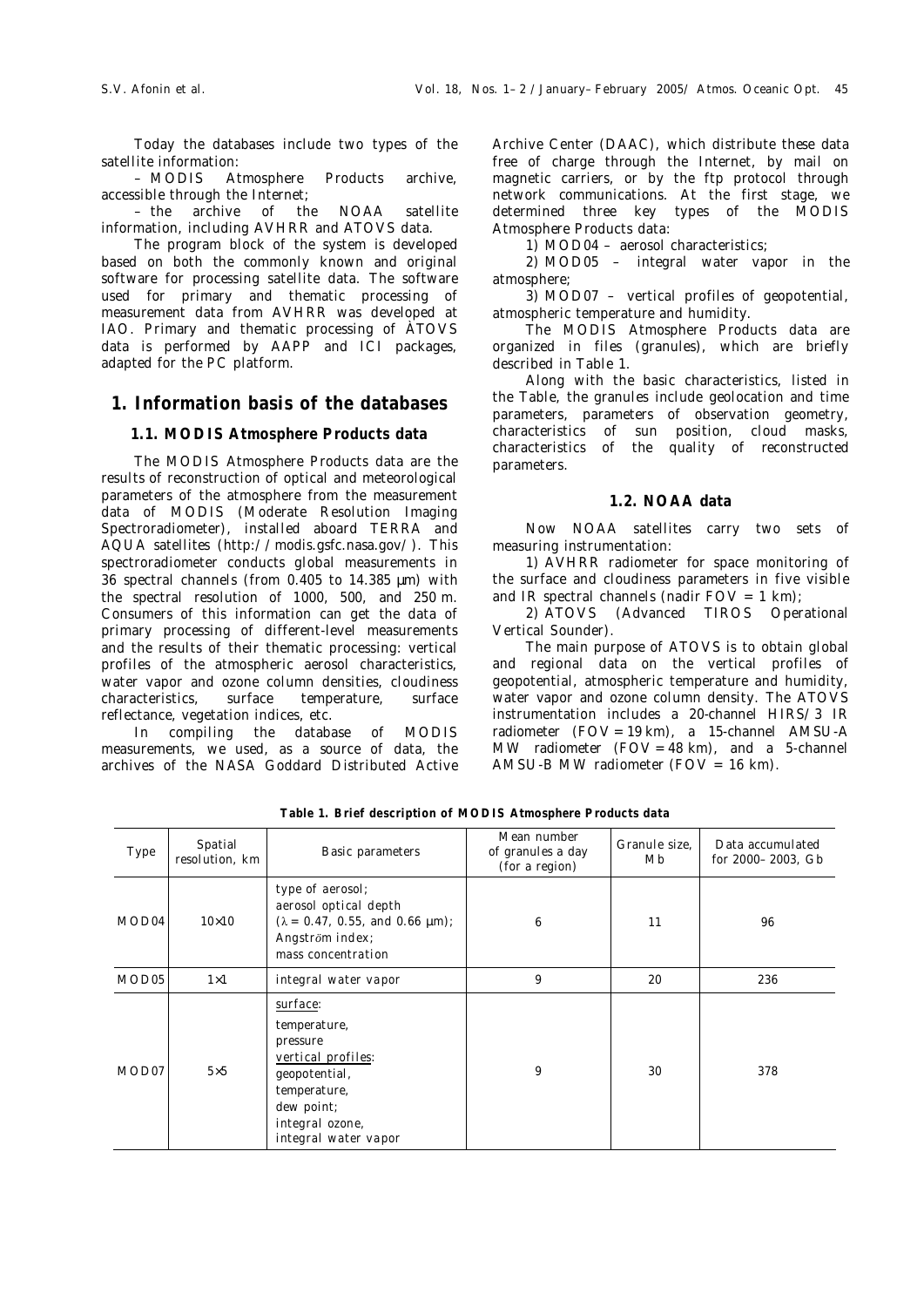A center for acquisition and processing of NOAA satellite information, fabricated by ScanEx (http://www.scanex.ru/), has been operated by the Institute of Atmospheric Optics SB RAS since 1998. It records the NOAA data in the SCANEX/RAW format. A file of about 70 Mb consists of a title and telemetry data, containing the results of AVHRR and ATOVS measurements, as well as the data of the spaceborne processor. The telemetry data are recorded frame by frame (HRPT minor frame<sup>8</sup>) as a bitstream just after the title.

As a result of operation of this center, an about 600 Gb archive of AVHRR and ATOVS data has been accumulated for the territory of Western Siberia.

## **2. Basic software**

### **2.1. Software facilities for processing MODIS data**

The MODIS data are stored in the HDF-EOS 2 format (Hierarchical Data Format for storing data from the Earth Observing System (EOS)). The HDF-EOS format and the basic software for storage and processing of information in this format were developed at the National Center for Supercomputing Application's (NCSA), University of Illinois, Urbana-Champaign (http://hdf.ncsa.uiuc.edu/ index.html). The software is a library of functions for creating, accessing, and processing the basic structures of the HDF-EOS format, whose interface is implemented in C and FORTRAN.

To record, read, analyze, and visualize data in the HDF-EOS format, companies developing software for remote sensing, as well as various research teams and individual scientists, have

developed both commercial and freeware programs. The main feature of these programs is that they are intended for the operation in the UNIX operating system on 64-bit Sun, IBM, Alpha, SGI, and other workstations. However, most Russian centers for acquisition and processing satellite information employ personal computers. This circumstance restricts the application of the most program packages intended for processing of multispectral and hyperspectral images.

For processing MODIS data, we used the<br>wing commonly known software products, following commonly known software operating on a PC platform in the Windows operating system:

– ENVI (the Environment for Visualizing Images);

- HDF Explorer Lite;
- Multispec;
- hdfeos2bin.pro.

For validation and statistical analysis of MODIS Atmosphere Products data, we have developed the software (MODIS-AP), which executes the following functions:

1) reads granules and selects the arrays of reconstructed atmospheric parameters and the arrays of parameters of observation geometry;

2) selects the values of the reconstructed atmospheric parameters corresponding to a given level of quality;

3) selects the data for a given spatial area;

4) analyzes comparatively the time-matched satellite and ground-based measurements of optical and meteorological characteristics of the atmosphere (validation of satellite information);

5) analyzes statistically the spatial and temporal variability of data in the region under study.



**Fig. 2.** Results of validation of MOD04 and MOD05 (Level 2) data; Tomsk Region, May–September 2002.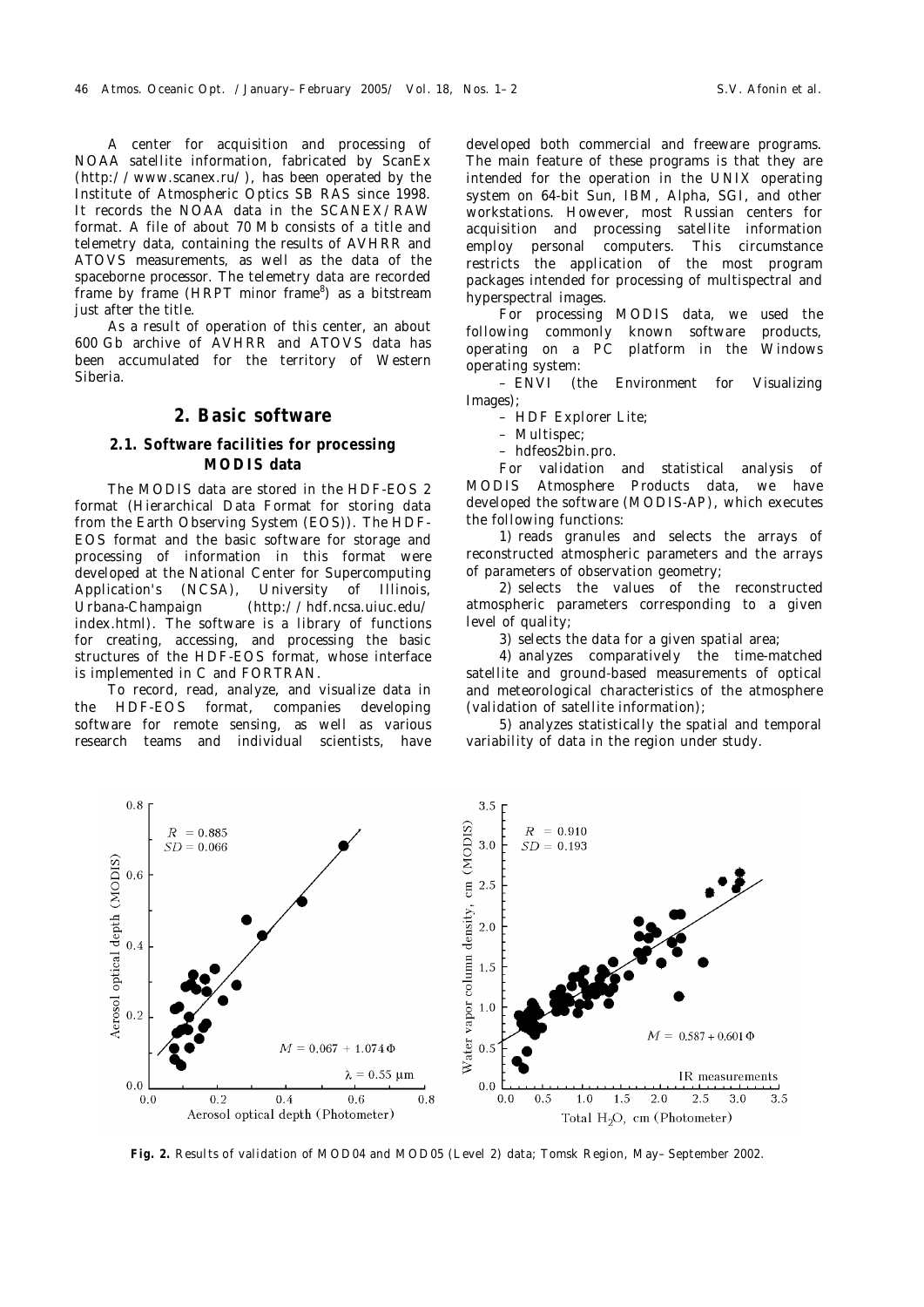

Fig. 3. Spatial distribution of the time-averaged AOD  $(\lambda = 0.55 \mu m)$  in the Tomsk Region.

During the execution of Item 2, for any type of the files we faced the discrepancy between the information and specification contained in it. In particular, Fill Value can differ from the value specified. In addition, the correspondence between the values of the reconstructed parameters and the characteristics of reconstruction quality (Quality Assurance Flags) can break.

Figures 2 and 3 show examples of the results validation and statistical analysis of MOD04 (Level 2) and MOD05 (Level 2) data for Tomsk Region in 2002 (May–September). For validation of the satellite data, we used photometric measurements of the spectral aerosol optical depth and the water vapor column density in the atmosphere (such measurements are regularly carried out at IAO SB RAS<sup>9</sup>).

The analysis the data shown in Fig. 2 suggests quite good correlation between the MODIS data and the data of ground-based photometric measurements.

 In analyzing the data on the spatial distribution of the aerosol optical depth (AOD) for 2001–2002 over Tomsk Region (Fig. 3), the fact is worth noting that these distributions have similar structure despite they are quasihomogeneous (within  $\pm$  0.05). The correlation coefficient between the data for 2001 and 2002 is rather high:  $R = 0.70$ . In the future, we plan to study the cause for this fact.

## **2.2. Software tools for processing of NOAA/AVHRR data**

The software developed at the IAO SB RAS for the primary and thematic processing of AVHRR data executes the following functions:

– reads the files of the satellite digital telemetry information, decommutates this information;

– calculates the calibration coefficients for the AVHRR IR channels;

– calibrates the AVHRR measurements**,** recalculates them into albedo (channels 1, 2, 3a) and brightness temperature (channels 3, 4, 5);

– analyzes the quality of the satellite measurements; automatically searches and rejects bad scans and bad pixels;

– performs the geographic reference of images on the basis of the SGP4 library and the files of orbital data in the TLE-NORAD format;

– performs the linear interactive correction of the calculated geographic reference of images on the basis of a set of reference points and contour lines;

– processes the time series of clear-sky satellite images and draws the spatial distribution of the surface albedo in AVHRR channels 1 and 2 (visible spectrum) for the territory under study;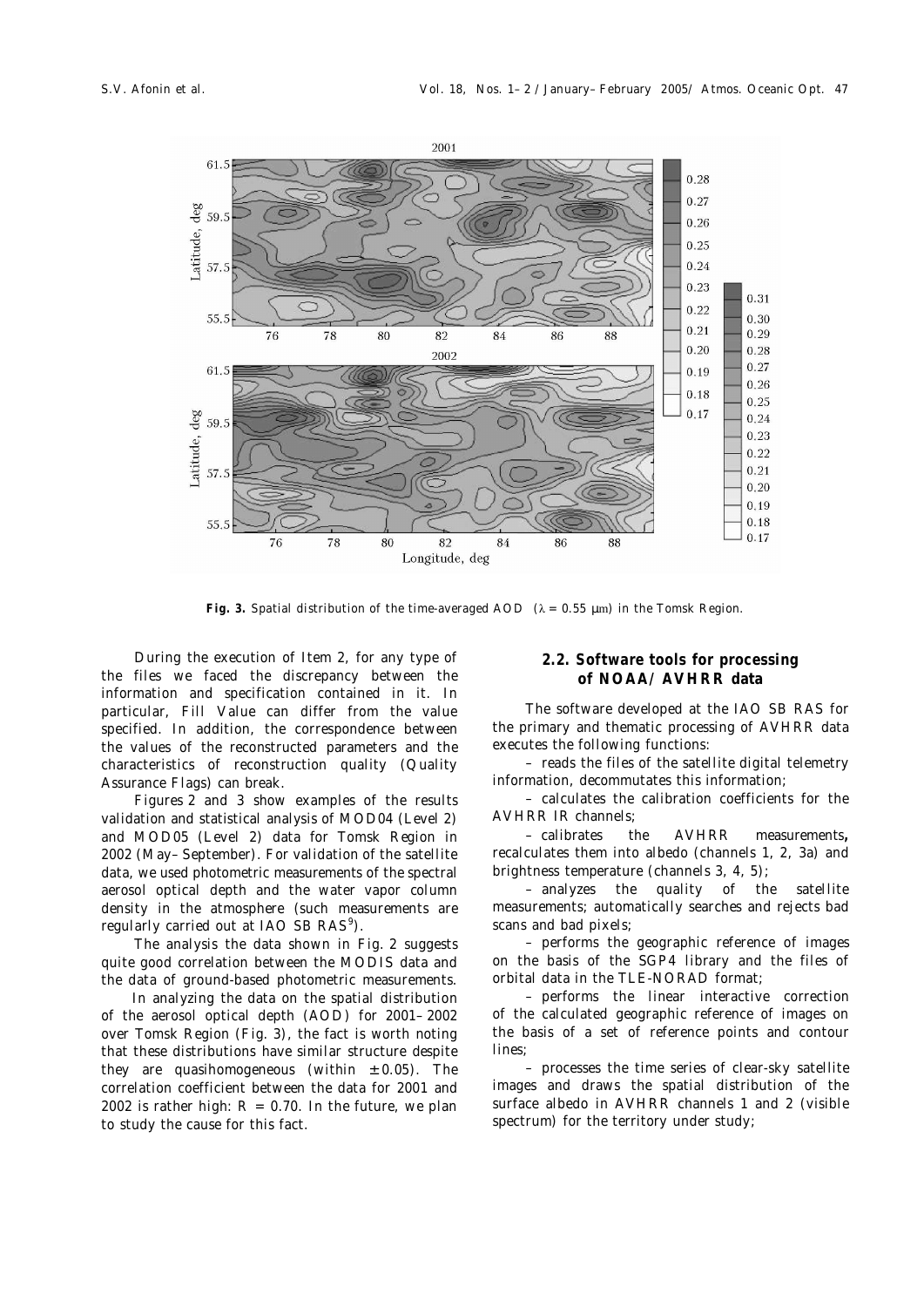– reconstructs the aerosol optical depth in AVHRR channels 1 and 2 and draws the spatial distribution of the aerosol optical depth;

– obtains the file of the spatial distribution of clouds over a satellite image;

– detects hot spots (high-temperature anomalies) on the surface with the aid of satellite measurements taking into account the optical and meteorological state of the atmosphere and the observation geometry.

The practical application of this software is illustrated in Refs. 10–12.

## **2.3. Software tools for processing of NOAA/ATOVS information**

For a preliminary processing of the ÀTOVS data, foreign scientists widely use the AAPP (ATOVS and AVHRR Processing Package) program package, developed by Meteo France in cooperation with EUMETSAT (http://www.eumetsat.de). Thematic processing of the ÀTOVS data (reconstruction of vertical profiles of the atmosphere) is now usually carried out with the use of one of the following two packages: ICI (Inversion Coupled with Imager), developed by Meteo France (http://www.meteorologie.eu.org /ici), or IAPP (International ATOVS Processing Package), developed by CIMSS (Cooperative Institute for Meteorological Satellite Studies) University of Wisconsin-Madison (http://cimss.ssec.wisc.edu/opsats /polar/iapp/IAPP.html).

As in the case with HDF-EOS files, the packages for primary and thematic processing of ÀTOVS data have been developed for operation in the UNIX operating system on 64-bit workstations. As was already mentioned, most of the Russian centers for acquisition of the satellite information employ personal computers. Thus, for processing the ATOVS data in Russia, it is needed either to develop new software or to apply the PC-adapted versions of AAPP, ICI, and IAPP. Today we do not know any Russian or foreign organizations developing and distributing ÐÑ versions of the packages for primary and thematic processing of the ATOVS data. In the Russian scientific literature there are only few publications (Refs. 13 and 14) reporting the results of using the PC adapted versions of the AAPP and IAPP packages in the Planeta Scientific Research Center of Space Hydrometeorology (Moscow). All the circumstances mentioned above forced us to develop PC-adapted versions of the AAPP and ICI packages at the Institute of Atmospheric Optics.

The AAPP package is intended for preliminary processing of the HRPT data; the results of its operation are entered in the form of L1d file, which is then used by the ICI or IAPP programs.

The processing of data in the HRPT format includes four main stages: 1) decommutation, 2) geographic referencing, 3) calibration, and 4) creation of the cloud mask. These stages are shown in the flow chart in Fig. 4.



**Fig. 4.** Flow chart of AAPP package.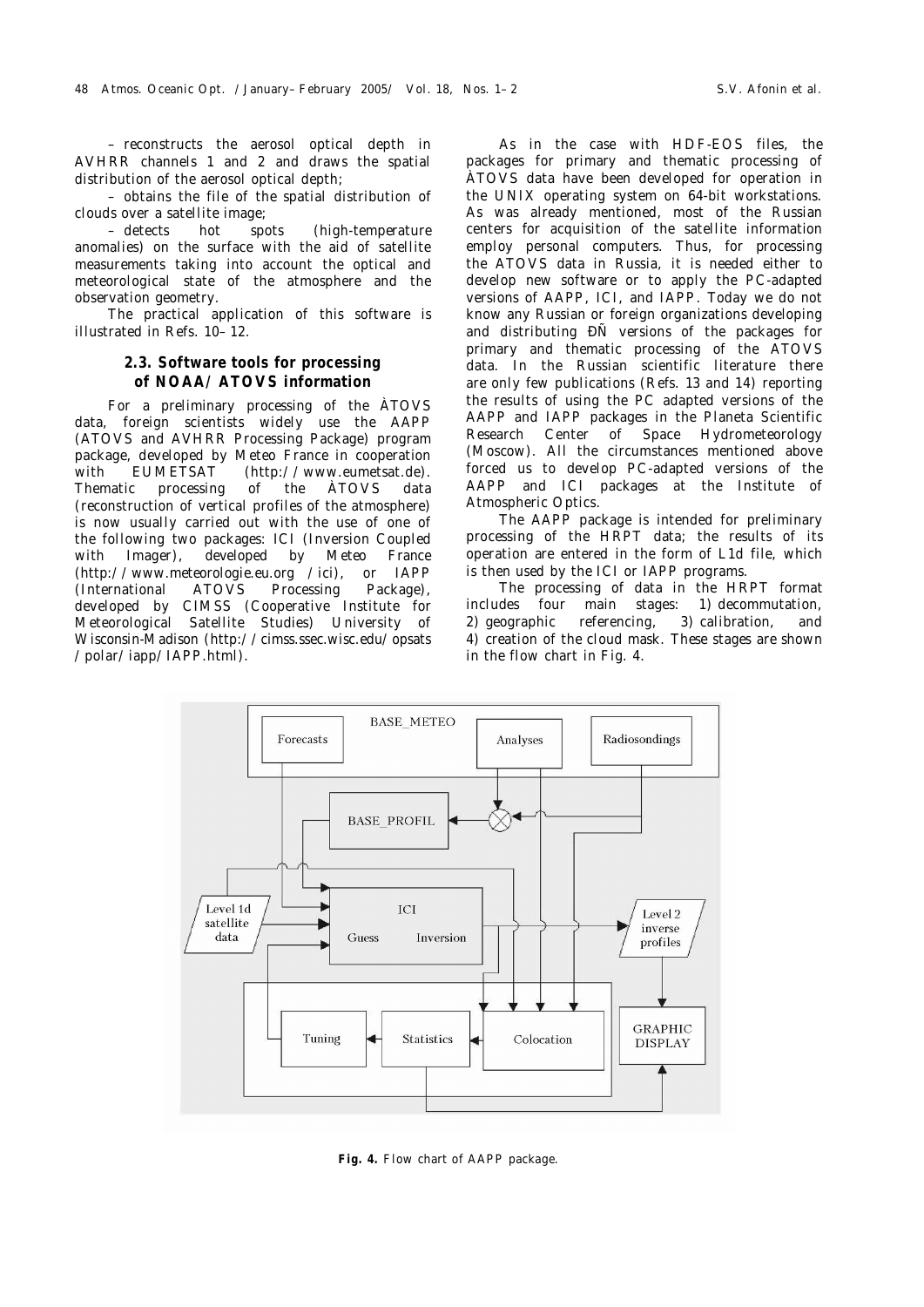

**Fig. 5.** Flow chart of ICI package.

| Time<br>(GMT) | Number of profiles | Temperature, K  | Humidity, %     |
|---------------|--------------------|-----------------|-----------------|
| 01:05         | 1285 / 2           | $-0.001, 0.026$ | 0.019, 0.742    |
| 02:46         | 1680 / 4           | 0.000, 0.046    | 0.000, 0.677    |
| 04:27         | 1259 / 3           | 0.000, 0.031    | $-0.025, 1.400$ |
| 10:59         | 1008 / 6           | 0.000, 0.037    | $-0.010, 0.749$ |
| 12:35         | 1708 / 8           | $-0.001, 0.064$ | $-0.003, 1.829$ |
| 14:47         | 1736 / 9           | 0.001, 0.073    | $-0.003, 1.477$ |

**Table 2. Results of verification of ÐÑ version of the ICI package v3.0.**

In the operation process, working files in the L1a, L1b, and L1c formats are created. At the final stage, the package creates the cloud mask and the file in the L1d format.

We have adapted the AAPP v3.5 package for operation on a PC with the use of the FORTRAN g77 compiler and the Linux operating system. The results of verification of the PC version of the AAPP v3.5 package showed a good 4agreement with the test data for the files of all formats (L1a, L1b, L1c, L1d).

The ICI package processes L1d files, created by AAPP, in order to reconstruct the vertical profiles of the atmospheric parameters (geopotential, temperature, and humidity) at 40 altitude levels from 1000 to 0.1 hPa. The ICI flow chart is shown in Fig. 5.

As a result, ICI creates a binary file, containing the results of reconstruction of the vertical profiles and integral characteristics of water vapor and ozone content in the atmosphere.

For operation on a PC, we have adapted the ICI v3.0 package using the Intel Fortran 8.0 compiler and the Linux operating system. The verification of the PC version was carried out on the basis of the test data enclosed in the ICI v3.0 package. These data include 8676 vertical profiles of the atmosphere in the geographic region of 20–75°N and 50°W–50°E, reconstructed from the data of six NOAA-16 images for March 30, 2001.

For every image, Table 2 presents the following parameters:

– time of measurements (GMT);

– total number of profiles and the number of reconstructed profiles, different from the test data;

 – statistical characteristics (mean and rms deviation) of the absolute difference between data for temperature profiles;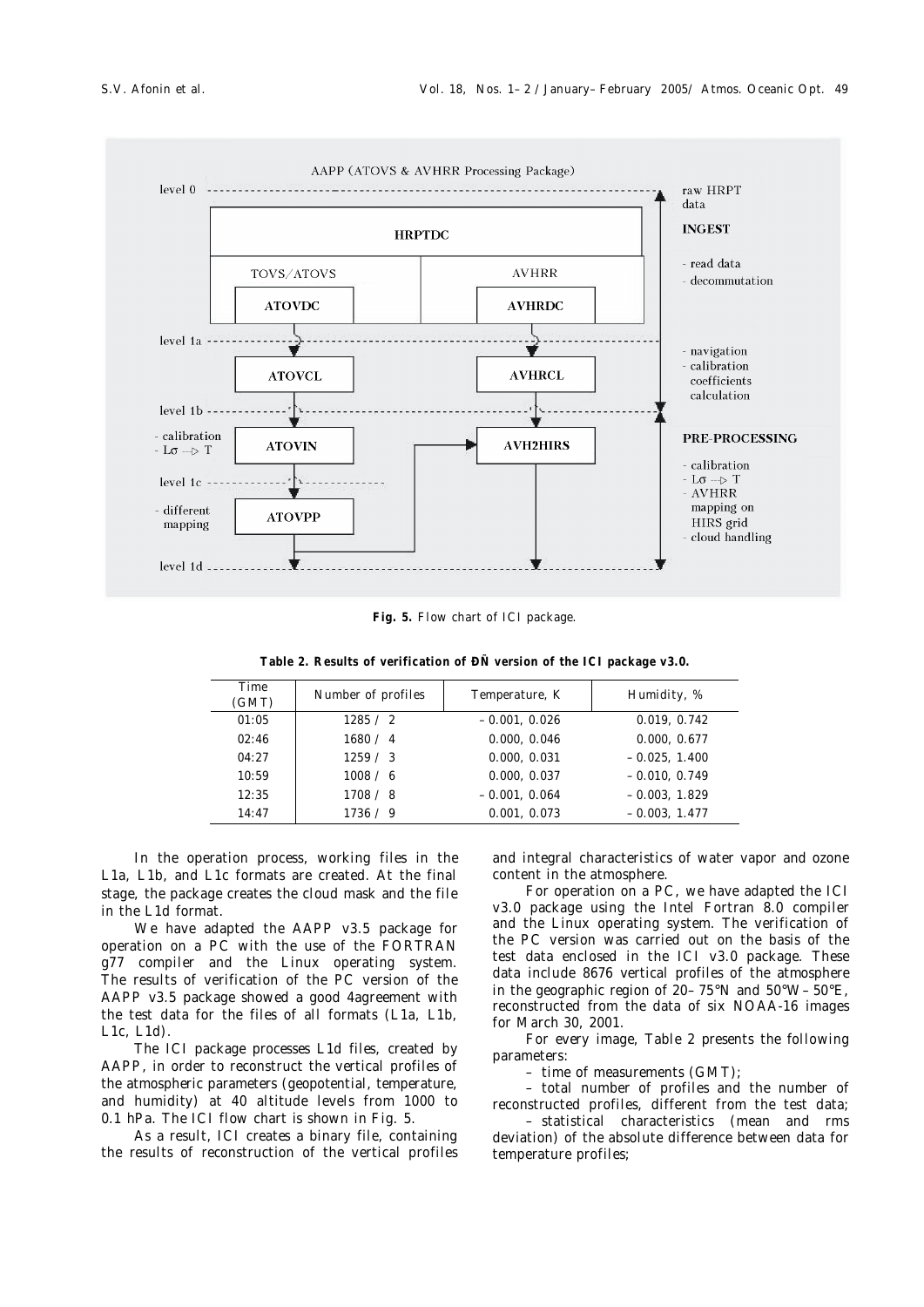– statistical characteristics (mean and rms deviation) of the relative difference between data on the humidity profiles.

It can be seen from Table 2 that the verification of the PC version of ICI v3.0 showed quite good agreement between the test data and the results of reconstruction of the vertical atmospheric profiles.

Figure 6 shows an example obtained by processing the NOAA/ATOVS data for Tomsk

Region with the PC version of the AAPP&ICI packages.

In the process of realization of the PC versions of the AAPP and ICI packages for operation with the data of the Russian centers for acquisition and processing of satellite information, the problems of different representation of data on workstations (Sun, IBM, Alpha, SGI) and personal computers were solved and peculiarities of data format for different centers were taken into account.



**Fig. 6.** Example of processing of ATOVS/NOAA-17 data for the Tomsk Region (June 24, 2003, 04:56 GMT).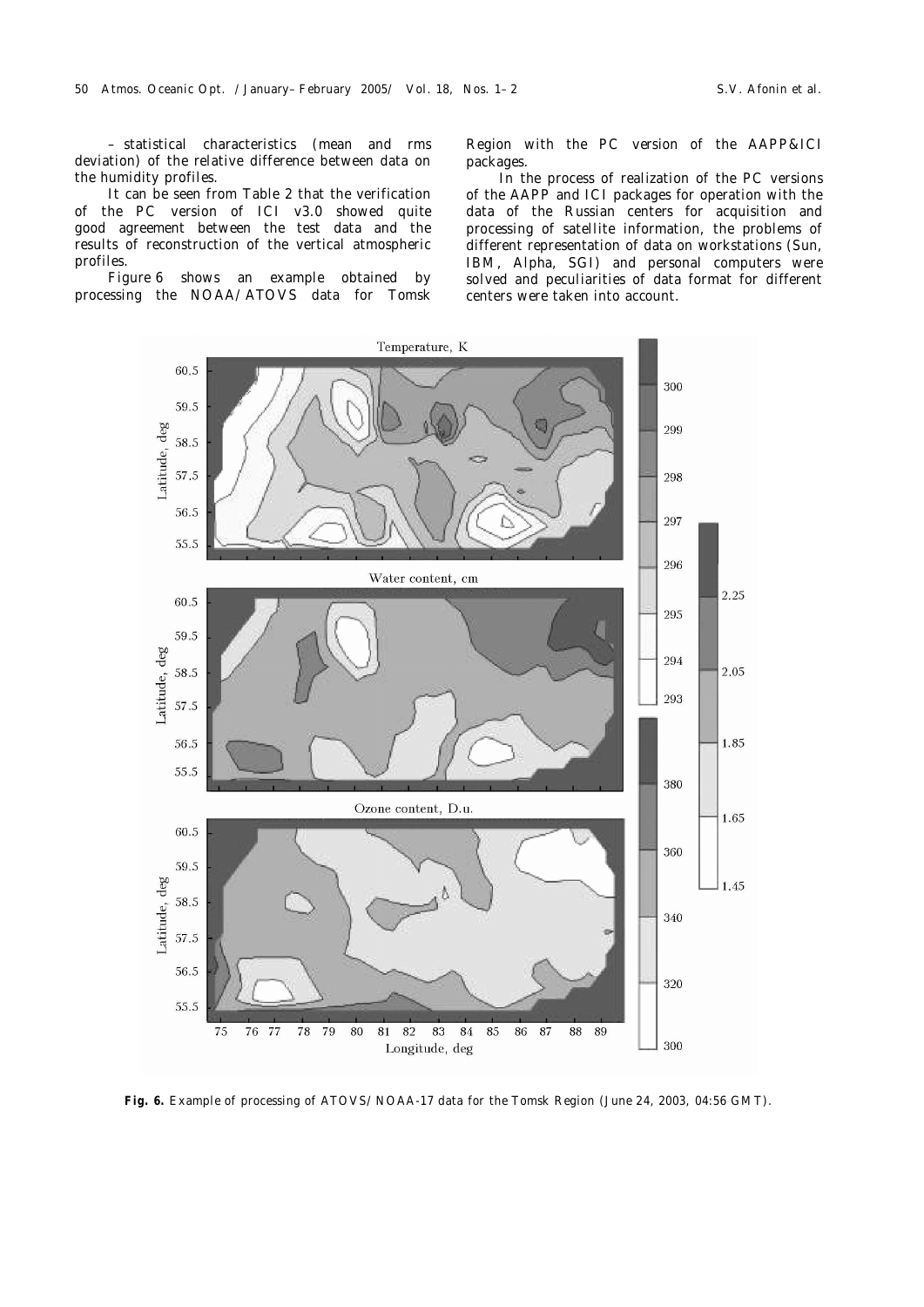

**Fig. 7.** Main window of the HRPQuality program.

Another urgent problem was the presence of bad scans, caused by problems during information transmission or failures in onboard instrumentation, in satellite images. This problem leads to unstable or incorrect AAPP operation, and when the number of bad scans exceeds some amount (∼ 50–100), the information processing stops at the stage of decommutation or calibration of satellite measurements.

To solve this problem, we have developed the Windows**-**application HRPQuality, which outputs the information about the number of bad scans and their distribution over the image. In addition, the user can remove bad scans on the edges of an image. Then the application converts the files of the satellite information into the AAPP input format.

The main window displays the plot and two markers, indicating the number of cut-off lines from the beginning (left marker) and from the end of the file (right marker), as well as the buttons, which serve to open and save files, to close the application, to reset the marker positions, and to change the scale of the plot. The main window of the HRPQuality application is shown in Fig. 7.

#### **Acknowledgments**

The data used in this work were obtained within the framework of the Initiative of the NASA's Earth Science Enterprise. The algorithms were developed by the MODIS Science Teams. The data, processed in the MODIS Adaptive Processing System (MODAPS) and the Goddard Distributed Active Archive Center (DAAC), are archived and distributed by Goddard DAAC.

The authors are grateful to Vladimir Stepanovich Solov'ev (Institute for Space-Physical Investigations and Aeronomy SB RAS) for the help in operation of the AAPP and ICI packages.

The work was supported, in part, by the Russian Foundation for Basic Research (Project No. 04–07–90018).

#### **References**

1. S.V. Afonin, V.V. Belov, and M.V. Engel', in: *Proc. of Int. Conf. on Computer and Information Technologies in Science, Technology, and Education* (Ust-Kamenogorsk, 2003), Part I, pp. 59–64.

2. S.V. Afonin, V.V. Belov, M.V. Engel', and A.M. Kokh, in: *Abstracts of Papers Presented at II Russian Conf. on Remote Sensing of the Earth's Surface and the Atmosphere by Spaceborne Facilities*, St. Petersburg (2004), Vol. 2, pp. 27–31.

3. S.V. Afonin and M.V. Engel', in: *Abstracts of Reports at XIth Joint Intern. Symp. on Atmospheric and Ocean Optics. Atmospheric Physics*, Tomsk (2004), p. 107.

4. S.V. Afonin and D.V. Solomatov, in: *Abstracts of Reports at XIth Joint Intern. Symp. on Atmospheric and Ocean Optics. Atmospheric Physics*, Tomsk (2004), p. 106.